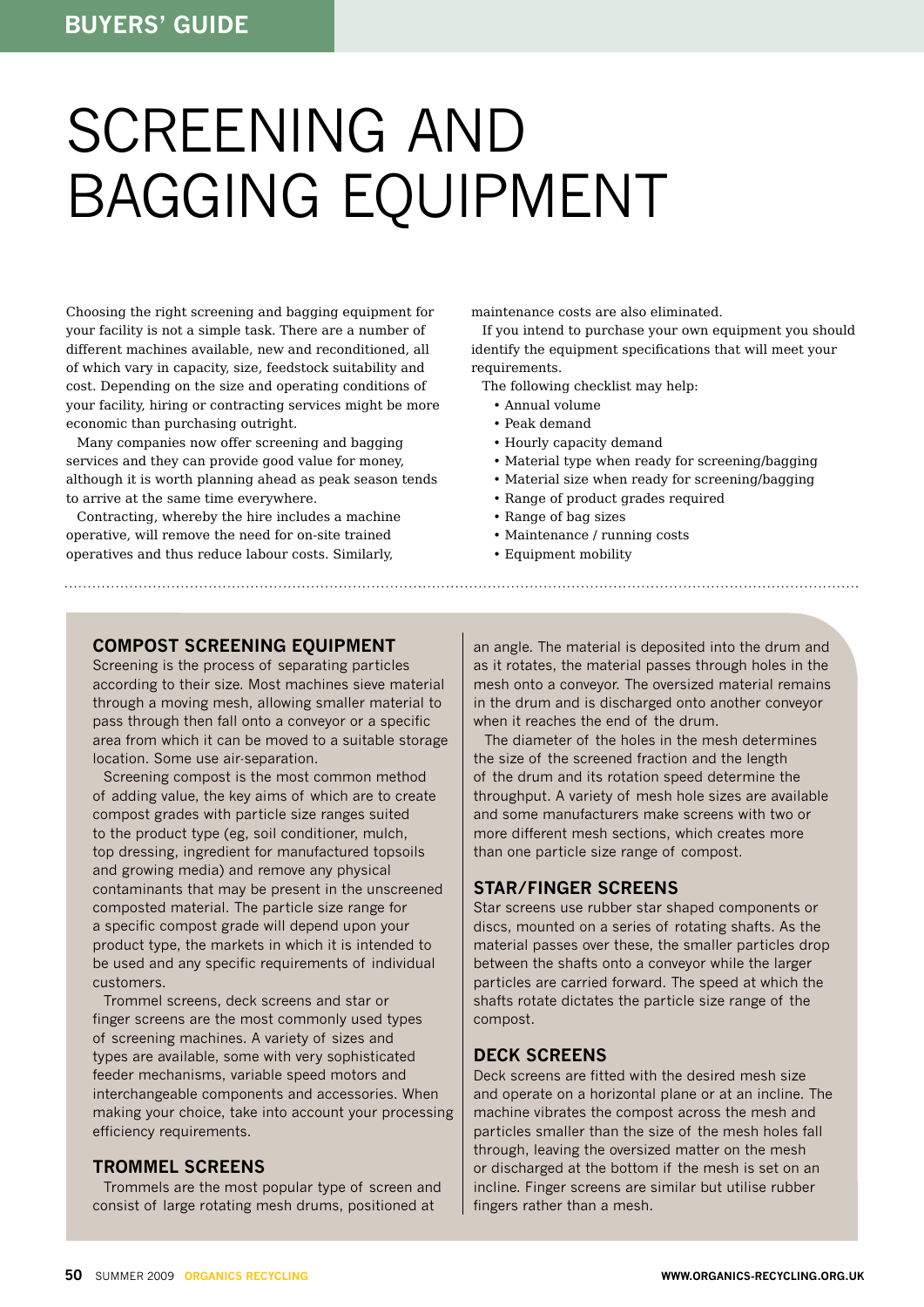# **Operational factors**

There are a number of operational factors that need to be considered before investing in screening machinery.

#### **Markets and product grades**

The compost grades for which market opportunities exist or can be created heavily influence what type of screening machine is appropriate. The grade of compost impacts on the productivity of the screen, as the smaller the grade, the longer it will take to screen a given amount of material and the greater the amount of oversize remaining at the end of the screening process.

As a rule of thumb, a 20-30 % drop in throughput is expected when screening to produce a 0-10mm compost grade compared with a 0-20mm compost grade.

In further explanation of this example, a trommel screen with a 5m drum may process 100m3 of material per hour when producing a 0-20 mm

compost grade but process only  $65 \text{ m}^3$ of material per hour when producing a 0-10mm compost grade. For this reason, always ensure that you **specify what grade of compost is required when asking equipment suppliers for throughput figures.**

To an extent, screening machinery can be adjusted to cater for different compost grade specifications (particle size ranges). For example, changing a trammel screen's drum to one with different mesh hole sizes or varying the speed at which a star screen's shafts rotate.

#### **Moisture and feedstock types**

Composted materials' moisture content strongly affects the efficiency and efficacy of screening machines. If the material is too wet for the

machine, it will form into balls and stick to the mesh; this is often called 'blinding'.

On the other hand, if the compost is too dry, screening can generate large amounts of dust, which is a potential health risk to any site workers who are exposed to the dust but do not wear respiratory protective equipment. Composted material moisture content of below 40% mass/ mass is recommended when it is being screened.

To combat blinding, most trommels have brushes fitted to the outside of the drum so that as the drum rotates against the bristles, the mesh holes are cleared. However, the brushes are not always 100% effective. Consider brush positioning, wear and ease of replacement when buying a screen. With finger screens and star

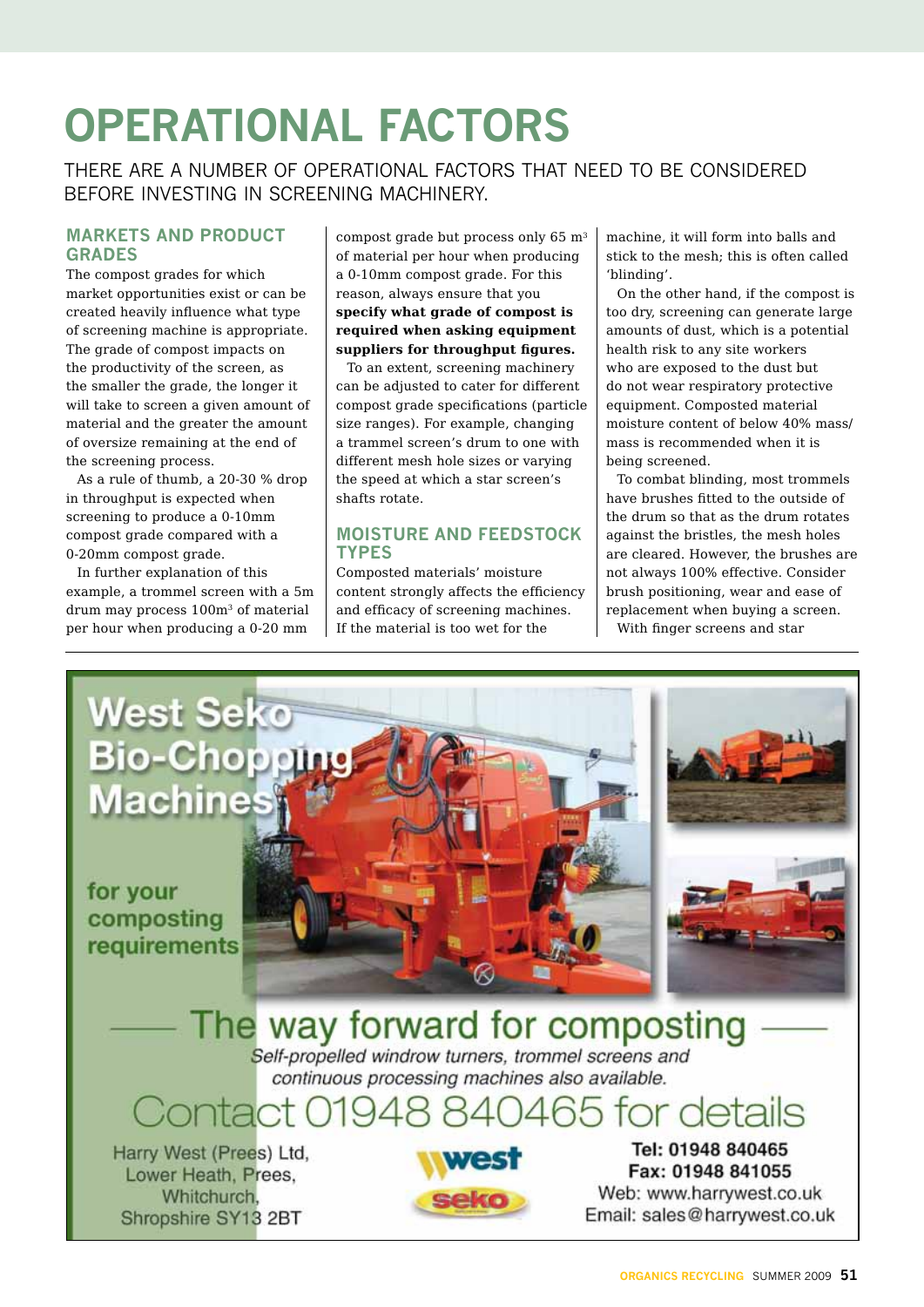#### **Table 1: screens and baggers**

|                                                  | <b>TROMMEL SCREENS</b>   |                            |                                                             |                                                                                                                     |                                                                                                                     |                                                                |                                                                |                                                                                                                       |                                                                                                                                                                                        |
|--------------------------------------------------|--------------------------|----------------------------|-------------------------------------------------------------|---------------------------------------------------------------------------------------------------------------------|---------------------------------------------------------------------------------------------------------------------|----------------------------------------------------------------|----------------------------------------------------------------|-----------------------------------------------------------------------------------------------------------------------|----------------------------------------------------------------------------------------------------------------------------------------------------------------------------------------|
| <b>Company</b>                                   | <b>Contact</b><br>number | <b>Email</b>               | Manufac-<br>turer                                           | <b>Model</b>                                                                                                        | Hopper<br>capacity<br>(cu m)                                                                                        | <b>Throughput</b><br>(tph)                                     | Feed-<br>stock                                                 | <b>Working</b><br>screen<br>area (m3)                                                                                 | <b>Screen size</b><br>(m3)                                                                                                                                                             |
| <b>Blue Group</b>                                | 0845 2178755             | sales@bluegroup.co.uk      | Doppstadt<br>Doppstadt<br>Doppstadt<br>Doppstadt<br>Kiverco | SM 414<br>SM 518<br>SM 620<br><b>SM 720</b><br>Bespoke                                                              | Bespoke                                                                                                             | $25 - 40$<br>60-70<br>100-120<br>150                           | various<br>various<br>various<br>various<br>various            | 18.5<br>28.3<br>34.6<br>44.6<br>bespoke                                                                               | $1.4dm(d) \times 4.2m(l)$<br>$1.8m(d) \times 4.7m(l)$<br>$2m(d) \times 5.5m(l)$<br>$2m(d) \times 7.1m(l)$<br>bespoke                                                                   |
| Firstgrade<br><b>Recycling</b><br><b>Systems</b> | 0844 800 9357            | sales@first-grade.co.uk    | Firstgrade                                                  | 1540<br>2040<br>2060<br>2550<br>25100<br>Bespoke                                                                    | 5.5<br>10<br>16<br>16<br>25<br>$2.5 - 25$                                                                           | 30<br>50<br>60<br>78<br>100<br>up to 150                       | various<br>various<br>various<br>various<br>various<br>various | 19<br>25<br>38<br>39<br>78<br>up to 95                                                                                | 10 to 60<br>10 to 60<br>10 to 60<br>10 to 60<br>10 to 60<br>10 to 60                                                                                                                   |
| <b>Harry West</b><br>(Prees) Ltd                 | 01948 840465             | jeff@harrywest.co.uk       | Seko                                                        | 50/MD<br>100/MD<br>200/MD<br>50/ME<br>100/ME<br>200/ME                                                              | 2.3<br>3.8<br>5.3<br>2.3<br>3.8<br>5.3                                                                              | $\sqrt{5}$<br>10<br>20<br>5<br>10<br>20                        | various<br>various<br>various<br>various<br>various<br>various |                                                                                                                       |                                                                                                                                                                                        |
| Komptech<br><b>UK Ltd</b>                        | 01926642972              | info.uk@komptech.com       | Komptech<br>GmbH                                            | Joker<br>Primus<br>Maxx<br>Mustang<br>Mustang S<br>Magnum                                                           | 2.3<br>3<br>5<br>$\sqrt{5}$<br>5<br>7                                                                               | 20<br>40<br>50<br>80<br>80<br>120                              | various<br>various<br>various<br>various<br>various<br>various | 10<br>16<br>22.5<br>30<br>30<br>47                                                                                    | 13.8<br>18.2<br>25.5<br>34.6<br>34.6<br>54                                                                                                                                             |
| <b>Menart</b>                                    | 01256 397959             | johnedstrom@btinternet.com | Menart                                                      | TS-1535<br>TS-1850<br>TS-1860<br>TS-1868<br>TSC-1535<br>TR-1850<br>TR-1860<br>TRP-1535-E<br>TRP-1535-D<br>TR-1535-T | $\overline{4}$<br>4<br>$\overline{4}$<br>$\overline{4}$<br>$\overline{4}$<br>2.5<br>3.5<br>3.5<br>N/A<br>N/A<br>2.5 | 25<br>60<br>65<br>75<br>25<br>25<br>60<br>65<br>15<br>15<br>15 |                                                                | 15.7 m2<br>29.7 m2<br>35.1 m2<br>39.6 m2<br>15.7 m2<br>15.7 m2<br>29.7 m2<br>35.1 m2<br>15.7 m2<br>15.7 m2<br>15.7 m2 | 1.54 x 3.83<br>1.87 x 6.02<br>1.87 x 6.90<br>1.87 x 7.58<br>1.54 x 3.83<br>1.54 x 3.83<br>1.87 x 5.36<br>1.87 x 6.26<br>$1.54 \times 3.83$<br>$1.54 \times 3.83$<br>$1.54 \times 3.83$ |
| Westcon<br>Equipment<br>(UK) Ltd                 | 01258 859100             | sales@westconuk.co.uk      | Terra<br>Select                                             | <b>T4</b><br>T <sub>5</sub><br>T <sub>6</sub><br>T7                                                                 | 3.4<br>4.5<br>5<br>6                                                                                                | Up to 20<br>Up to 30<br>Up to 50<br>Up to 70                   |                                                                | 18.5<br>25<br>33<br>47                                                                                                | 21<br>28<br>38<br>52                                                                                                                                                                   |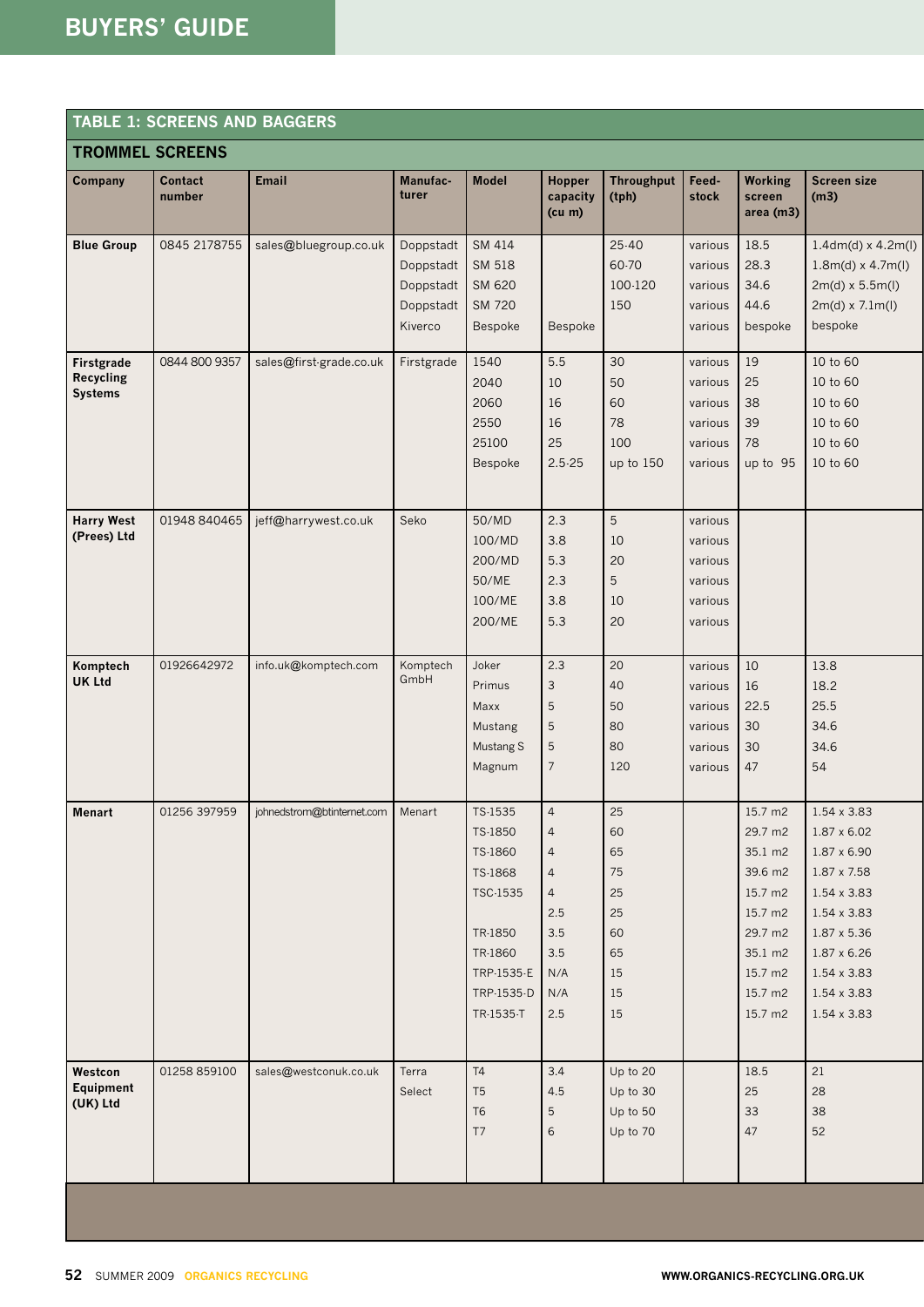| <b>Perforation</b><br>range (mm) | No. of<br>fractions | <b>Discharge</b><br>conveyor<br>length | <b>Additional</b><br>separator? | <b>Mobile?</b> | <b>Power</b><br>requirement<br>(hp) | <b>Engine</b><br>type      | <b>Cleaning</b><br>system | New/<br>refurb/<br>hire |
|----------------------------------|---------------------|----------------------------------------|---------------------------------|----------------|-------------------------------------|----------------------------|---------------------------|-------------------------|
| 5-100mm                          | $\overline{c}$      | 5 <sub>m</sub>                         | windshifter                     | yes            | 90                                  | Diesel (electric optional) | brushes                   | new/used                |
| 5-100mm                          | $\overline{2}$      | 5 <sub>m</sub>                         | windshifter                     | yes            | 90                                  | Diesel (electric optional) | brushes                   | new/used                |
| 5-100mm                          | $\overline{c}$      | 5m                                     | windshifter                     | both           | 90                                  | Diesel (electric optional) | brushes                   | new/used                |
| 5-100mm                          | $\overline{c}$      | 4.75m                                  | windshifter                     | both           | 90                                  | <b>Diesel</b>              | brushes                   | new/used                |
| bespoke                          | bespoke             | bespoke                                |                                 | both           |                                     |                            | brushes                   | new                     |
| 5-200mm                          | $\overline{c}$      | Various                                | optional                        | no             | 20                                  | Electric                   | <b>Brush</b>              | new                     |
| 5-200mm                          | $\overline{c}$      | Various                                | optional                        | no             | 26                                  | Electric                   | <b>Brush</b>              | new                     |
| 5-200mm                          | 3                   | Various                                | optional                        | no             | 26                                  | Electric                   | <b>Brush</b>              | new                     |
| 5-200mm                          | $\overline{c}$      | Various                                | optional                        | no             | 33                                  | Electric                   | <b>Brush</b>              | new                     |
| 5-200mm                          | 3                   | Various                                | optional                        | no             | 33                                  | Electric                   | <b>Brush</b>              | new                     |
| 5-300mm                          | up to $4$           | Various                                | air, magnet &                   | no             | Various                             | Electric                   | <b>Brush</b>              | new                     |
|                                  |                     |                                        | water                           |                |                                     |                            |                           |                         |
|                                  |                     | 4000                                   |                                 | Trailed        | 35kw                                | Diesel                     |                           | <b>New</b>              |
|                                  |                     | 5375                                   |                                 | <b>Trailed</b> | 64kw                                | <b>Diesel</b>              |                           | new                     |
|                                  |                     | 5375                                   |                                 | <b>Trailed</b> | 64kw                                | <b>Diesel</b>              |                           | new                     |
|                                  |                     | 4000                                   |                                 | <b>Static</b>  | 15 <sub>kw</sub>                    | Electric                   |                           | new                     |
|                                  |                     | 5375                                   |                                 | <b>Static</b>  | 37kw                                | Electric                   |                           | new                     |
|                                  |                     | 5375                                   |                                 | <b>Static</b>  | 55 <sub>kw</sub>                    | Electric                   |                           | new                     |
|                                  |                     |                                        |                                 |                |                                     |                            |                           |                         |
| $5 - 80$                         | $\overline{c}$      | 4 <sub>m</sub>                         | Magnet                          | Yes or Static  | 22hp                                | Lombardini 3cyl diesel     | brushes                   | Yes                     |
| $5 - 80$                         | $\overline{c}$      | 3.3m/5.0m                              | Magnet                          | Yes or Static  | 50hp                                | Perkins                    | brushes                   | Yes                     |
| $5 - 80$                         | $\overline{c}$      | 3.3m/5.0m                              | Magnet/Windsifter               | Yes or Static  | 85hp                                | Perkins or Electric        | brushes                   | Yes                     |
| $5 - 80$                         | $\overline{c}$      | 3.3m/5.0m                              | Magnet                          | Yes or Static  | 90hp                                | Perkins or Electric        | brushes                   | Yes                     |
| $5 - 80$                         | $\overline{c}$      | 5.5m                                   | Magnet                          | Yes or Static  | 128hp                               | Perkins or Electric        | brushes                   | Yes                     |
| $5 - 80$                         | 2 or 3              | 3.3m/5.0m                              | Magnet                          | Yes or Static  | 128hp                               | Perkins                    | brushes                   | Yes                     |
| 8-40 mm are                      | $\overline{c}$      | 7 <sub>m</sub>                         | Yes                             | No             | 17 kW                               | Electric                   | Self-cleaning             | New                     |
| standard on all                  | $\overline{c}$      | 7 <sub>m</sub>                         | Yes                             | No             | 33 kW                               | Electric                   |                           | New                     |
| screens<br>with other            | $\overline{c}$      | 7 <sub>m</sub>                         | Yes                             | No             | 33 kW                               | Electric                   |                           | New                     |
| sizes per                        | $\overline{c}$      | 7 <sub>m</sub>                         | Yes                             | <b>No</b>      | 33 kW                               | Electric                   |                           | New                     |
| client request                   | $\overline{c}$      | 7 <sub>m</sub>                         | Yes                             | <b>No</b>      | 17 kW                               | Electric                   |                           | New                     |
|                                  | $\overline{c}$      | 3 or 5 m                               | Yes                             | Yes            | 49 hp                               | Diesel                     | $\alpha$                  | New                     |
|                                  | $\overline{c}$      | 3 or 5 m                               | Yes                             | Yes            | 81 hp                               | <b>Diesel</b>              | $\alpha$                  | New                     |
|                                  | $\overline{c}$      | 3 or 5 m                               | Yes                             | Yes            | 81 hp                               | Diesel                     |                           | <b>New</b>              |
|                                  | $\overline{c}$      | N/A                                    | No                              | Yes/No         | 6 kW                                | Electric                   | $\alpha$                  | New                     |
|                                  | $\overline{c}$      | N/A                                    | No                              | Yes/No         | 35 hp                               | Diesel                     | $\epsilon$                | New                     |
|                                  | $\overline{c}$      | 3 or 5 m                               | Yes                             | Yes            | PTO 80 hp                           | Tractor                    |                           | New                     |
|                                  |                     |                                        |                                 |                |                                     |                            |                           |                         |
| $5 - 80$                         | 2/3                 | 3400mm                                 | Yes                             | Yes            | 51                                  | Cummins Typ A 2300         | <b>Brush</b>              | Yes                     |
| $5 - 80$                         | 2/3                 | 4900mm                                 | Yes                             | Yes            | 81                                  | Perkins Diesel Type 1140   | <b>Brush</b>              | Yes                     |
| $5-80$                           | 2/3                 | 4900mm                                 | Yes                             | Yes            | 122                                 | Perkins Turbo Diesel Type  | <b>Brush</b>              | Yes                     |
| $5 - 80$                         | 2/3                 | 4900mm                                 | Yes                             | Yes            | 122                                 | 1104C-44TA                 | <b>Brush</b>              | Yes                     |
|                                  |                     |                                        |                                 |                |                                     | Perkins Diesel Type 1104   |                           |                         |
|                                  |                     |                                        |                                 |                |                                     |                            |                           |                         |

m.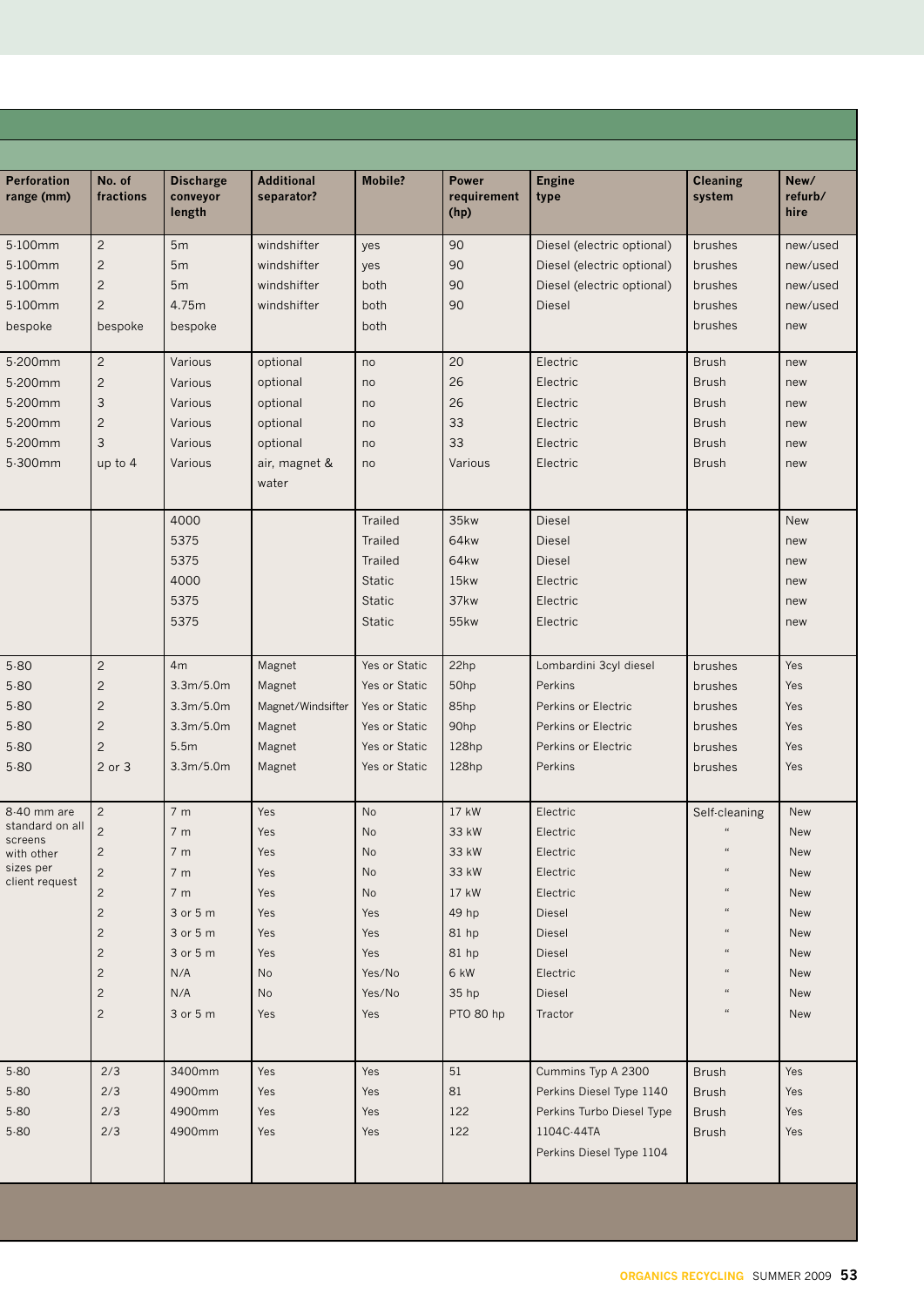#### **Table 2: screens and baggers**

| <b>STAR SCREENS</b>   |                          |                       |                          |                 |                                     |                            |                |                                 |
|-----------------------|--------------------------|-----------------------|--------------------------|-----------------|-------------------------------------|----------------------------|----------------|---------------------------------|
| <b>Company</b>        | <b>Contact</b><br>number | <b>Email</b>          | <b>Manufac-</b><br>turer | <b>Model</b>    | <b>Hopper</b><br>capacity<br>(cu m) | <b>Throughput</b><br>(tph) | Feed-<br>stock | <b>Start size</b><br>range (mm) |
| Komptech              | 01926642972              | info.uk@komptech.com  | Komptech                 | Easystar        | N/A                                 |                            | various        | 116/171/330/340                 |
| <b>UK Ltd</b>         |                          |                       | GmbH                     | Multistar M3/M2 | 5                                   | 75                         | various        | 116/171/330/340                 |
|                       |                          |                       |                          | MultistarL3/L2  | 7                                   | 100                        | various        | 116/171/330/340                 |
|                       |                          |                       |                          | Multistar XL    | 7                                   | 150                        | various        | 116/171/330/340                 |
|                       |                          |                       |                          | Multistar XXL   | 12                                  | 250                        | various        | 116/171/330/340                 |
|                       |                          |                       |                          | Multistar 2SE   | 20                                  | 50                         | various        | 116/171/330/340                 |
|                       |                          |                       |                          | Multistar 3SE   | 20                                  | 100                        | various        | 116/171/330/340                 |
|                       |                          |                       |                          |                 |                                     |                            |                |                                 |
| Westcon               | 01258 859100             | sales@westconuk.co.uk | Terra                    | S <sub>5</sub>  | 7.8                                 | Up to 60                   |                | $5 - 60$                        |
| Equipment<br>(UK) Ltd |                          |                       | Select                   | S <sub>6</sub>  | $6 - 7$                             | Up to 60                   |                | $5 - 80$                        |
|                       |                          |                       |                          |                 |                                     |                            |                |                                 |

screens, blinding is not a problem, but the screening can be effective only in one dimension. However, if the operator does not select the appropriate shaft speed for the type of composted material being screened this results in 'spiking'. The particles that pass through the components/discs do not exceed the maximum size in one dimension but do exceed it in another dimension. For example, the graded compost includes many 'pencils' of material which are less than 10mm wide but are up to approximately 50mm long.

#### **Contamination**

Wood biodegrades relatively slowly compared with food and soft plant tissue wastes. Woody particles are often rejected during screening because in at least one dimension they are larger than the mesh holes or apertures in the screen deck. These coarse particles are known as 'oversize'.

If the oversize material contains problematic amounts of physical contaminants it is disposed of, but if it does not contain such contaminants or they can be removed, the oversize material can be used to provide structure for the next batch of feedstocks.

In addition to oversize particles, physical contaminants detrimentally affect compost marketability.

Contamination is normally checked for and dealt with before feestocks for composting are shredded, but a very low level of physical contaminants may pass through the shredder.

Bolt-on accessories for some types of screens are popular and include air separators for the removal of fine plastics, magnetic separators for extracting pieces of metal and vibrating belts for removing stones.

#### **FI FXIBILITY**

Whilst it is essential to choose the right screening machinery for your product needs, it is also important that it meets your operational requirements and any restrictions such as noise. If your facility has a dedicated screening area then you will probably prefer a static or semi-static machine with local circumstances determining whether it is powered by electricity or diesel. Alternatively, you might require a mobile screen which can be easily moved from location to location.

#### **Compost bagging EQUIPMENT**

Compost producers have traditionally sold in bulk. However, greater prices per unit can be achieved by bagging the products, although bagging costs per unit must be taken into account when planning production and

product marketing.

Bagging provides an opportunity to market the products further afield through dispersed outlet networks but transport costs remain significant for such products due to their relatively high bulk densities and low values.

Increasingly, composts are being specially formulated with other materials for the growing media market which requires the compost to conform to technical specifications, based on considerable horticultural knowledge and expertise.

For this reason, producers may opt to sell compost in bulk to growing media manufacturers, who already have the production expertise and an established network for the sale of products through the retail or professional sectors.

Compost producers may bag compost themselves, particularly if there is a local niche for a high value product. After taking the decision to bag locally, there are several options including investing in new or used equipment and contract bagging.

Most small-medium sized composters would be looking to exploit an opportunity locally, through selling the bagged compost to independent garden centres or landscapers, commonly using 40 litre or 80 litre bags. Bagging also provides an opportunity to promote a brand, conveying the quality of the product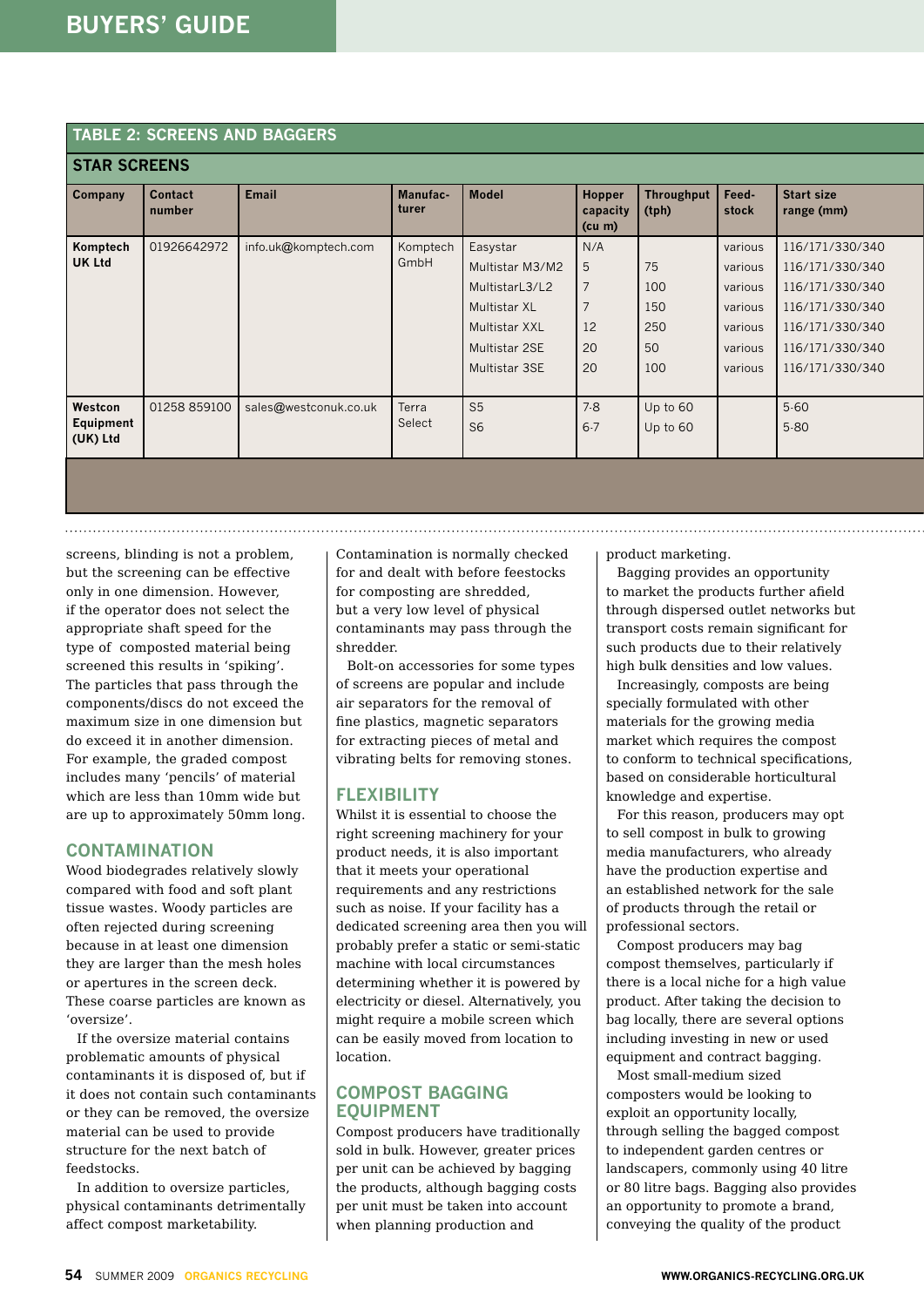| Star/finger speed<br>variation fractions | <b>Cleaning system</b>   | <b>Additional</b><br>separator? | <b>Mobile?</b>         | New/<br>refurb/<br>hire |
|------------------------------------------|--------------------------|---------------------------------|------------------------|-------------------------|
| Variable 2 Fractions                     | Patented cleaning finger | Windsifter                      | <b>Yes</b>             | <b>Yes</b>              |
| Variable 2/3 Fractions                   | Patented cleaning finger | Magnet/Windsifter               | Yes                    | <b>Yes</b>              |
| Variable 2/3 Fractions                   | Patented cleaning finger | Magnet/Windsifter               | <b>Yes</b>             | <b>Yes</b>              |
| Variable 3 Fractions                     | Patented cleaning finger | Magnet/Windsifter               | Yes                    | <b>Yes</b>              |
| Variable 3 Fractions                     | Patented cleaning finger | Magnet/Windsifter               | Yes                    | <b>Yes</b>              |
| Variable 2 Fractions                     | Patented cleaning finger | Magnet/Windsifter               | Static Electric        | <b>Yes</b>              |
| Variable 2/3 Fractions                   | Patented cleaning finger | Magnet/Windsifter               | <b>Static Electric</b> | <b>Yes</b>              |
| 2 fraction                               | Self clean stars         | Yes                             | Yes                    | <b>Yes</b>              |
| 3 fraction                               | Self clean stars         | Yes                             | Yes                    | <b>Yes</b>              |

moisture than similar bulked products. Likewise, screening will require a greater degree of accuracy, and a clean product is essential.

It often makes more sense to produce a range of bagged products including potting mixes, soil conditioners and mulches, thus increasing the point of sale opportunities without further capital outlay. It is important not to forget the potential benefits of using the design of the bag to develop strong branding and effective labelling.

#### **Bagging options**

There are three main types of bagging equipment which are available:  $\bullet$  Pre-formed baggers – where the bags are pre-cut and bottom sealed, the bags are then loaded, filled and sealed automatically or manually.  $\bullet$  Form-filled – where the bags are automatically cut and bottom-sealed, filled and then top sealed.

 $\bullet$  Baled – where material is sealed wrapped from free (more commonly used for peat).

through the bag design and brand name, which may also help to promote the business as a whole.

The decision to bag the compost will undoubtedly require far more control

in production as the quality promoted through the branding can only be sustained by a product that emanates quality. The material may have to be matured for longer and require less

**ECO GREEN COMPOST MACHINERY** 

Large range of quality composting equipment

Tel: 01260 223 273

**Proven** track record with unrivalled level of service

**KING FEEDERS** 



**BAUGHANS** 

**Sales: +44 (0) 1327 262839 Office: +44 (0) 1327 261810 Fax: +44 (0) 1327 263172 Mobile: +44 (0) 7831 123 657 e-mail: sales@baughans.co.uk** 

The Baughans Refiner Barrel unique design with neoprene screens with a cleaning flipper enabling screening of Compost,

soils aggrigates etc.

7ft 10 Duty Fork made with Hardox Steel. one of many forks manfactured. Exhibiting at Future Source, PAWRS, Royal Show and the Royal Welsh.

**Baughans Oak Hill Farm Upper Boddington, Daventry Northamptonshire NN11 6DW, ENGLAND**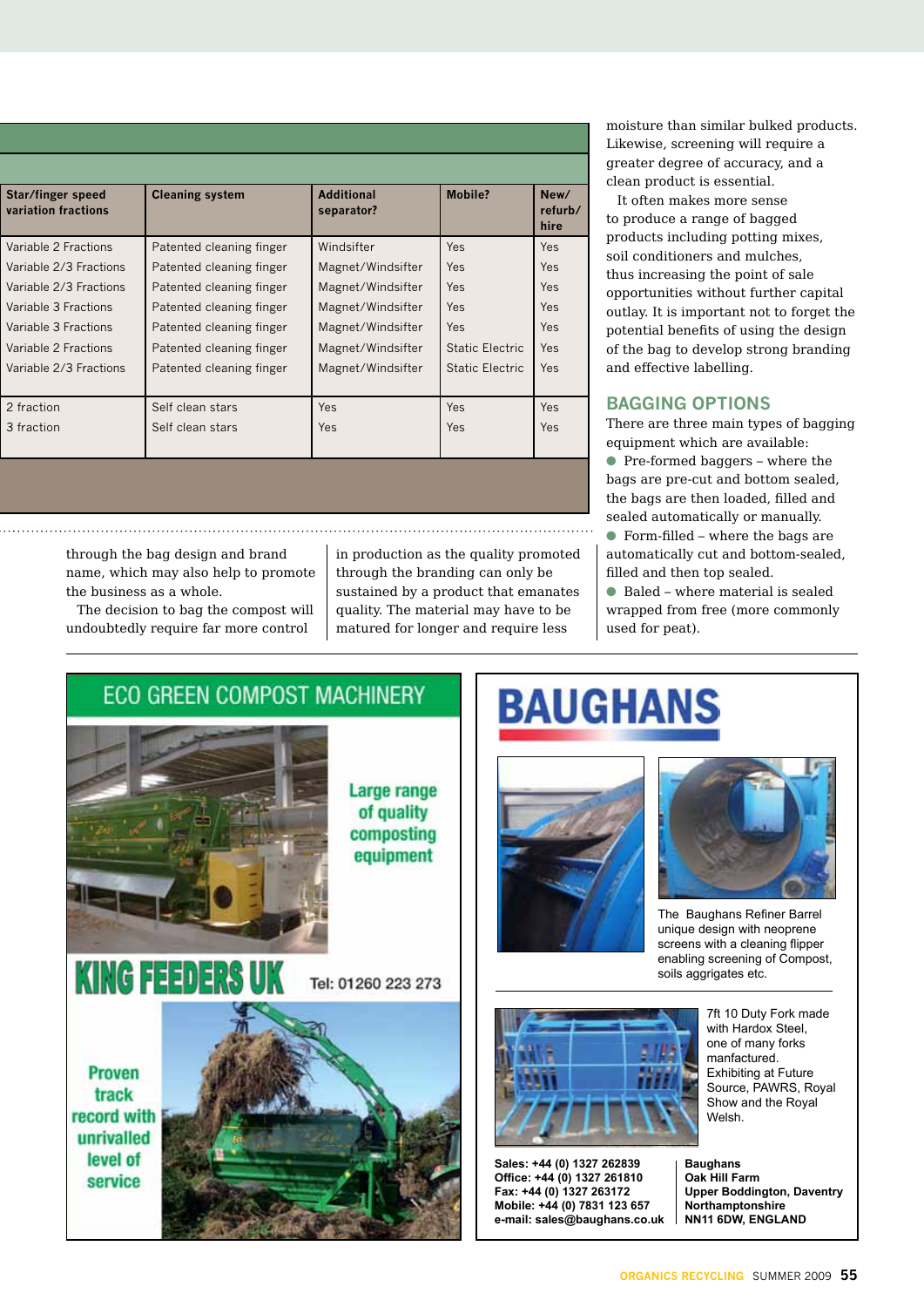#### **Table 3: screens and baggers**

| <b>DECK SCREENS</b>                              |                          |                                 |                   |                 |                                   |                          |                |                             |                                   |                 |                                          |                       |
|--------------------------------------------------|--------------------------|---------------------------------|-------------------|-----------------|-----------------------------------|--------------------------|----------------|-----------------------------|-----------------------------------|-----------------|------------------------------------------|-----------------------|
| <b>Company</b>                                   | <b>Contact</b><br>number | <b>Email</b>                    | Manufac-<br>turer | <b>Model</b>    | Hopper<br>capacity<br>$(cu \, m)$ | Through-<br>put<br>(tph) | Feed-<br>stock | <b>Deck</b><br>size<br>(mm) | Perfo-<br>ration<br>range<br>(mm) | No. of<br>decks | <b>Power</b><br>requi-<br>rement<br>(hp) | <b>Engine</b><br>type |
| Firstgrade<br><b>Recycling</b><br><b>Systems</b> | 0844 8009357             | sales@<br>first-grade.<br>co.uk | Firstgrade        | Chip-<br>screen | Optional                          | 33                       | Wood-<br>chip  | 4x<br>$\overline{2}$        | $3 - 60$                          | $\overline{c}$  | 8                                        | Electric              |
|                                                  |                          |                                 |                   |                 |                                   |                          |                |                             |                                   |                 |                                          |                       |

There are three main bagging equipment operations options, ranging from manual to fully automated systems, depending upon the volumes that need to be processed.

#### **Manual systems**

Manual systems require a supply hopper, electronic scales and an impulse bag sealer that seals each bag one at a time. They require an operator to manually load each bag to the hopper, and then another operator to remove and seal it, and finally they are manually shrink-wrapped on pallets.

These machines are capable of processing up to 10 bags per minute, but the involvement of manual labour means they are rarely used at the maximum rate. In addition, larger bags will take longer to fill; likewise the time taken will be prolonged when using composts with higher moisture contents that are less friable.

#### **Semi-automatic systems**

Semi-automatic systems involve various parts of the system being automated and typically involve bags being manually loaded but

automatically sealed with a continuous heated sealer. These machines are capable of producing 20 bags per minute but again labour will be the limiting factor.

#### **Fully automated systems**

Fully automated systems require an automatic in-feed conveyor, in-feed hopper, an upright bag conveyor and a sealer. The bags can then be palletised and shrink wrapped automatically. It is implicit that such a diverse range of machinery will result in large price variations.

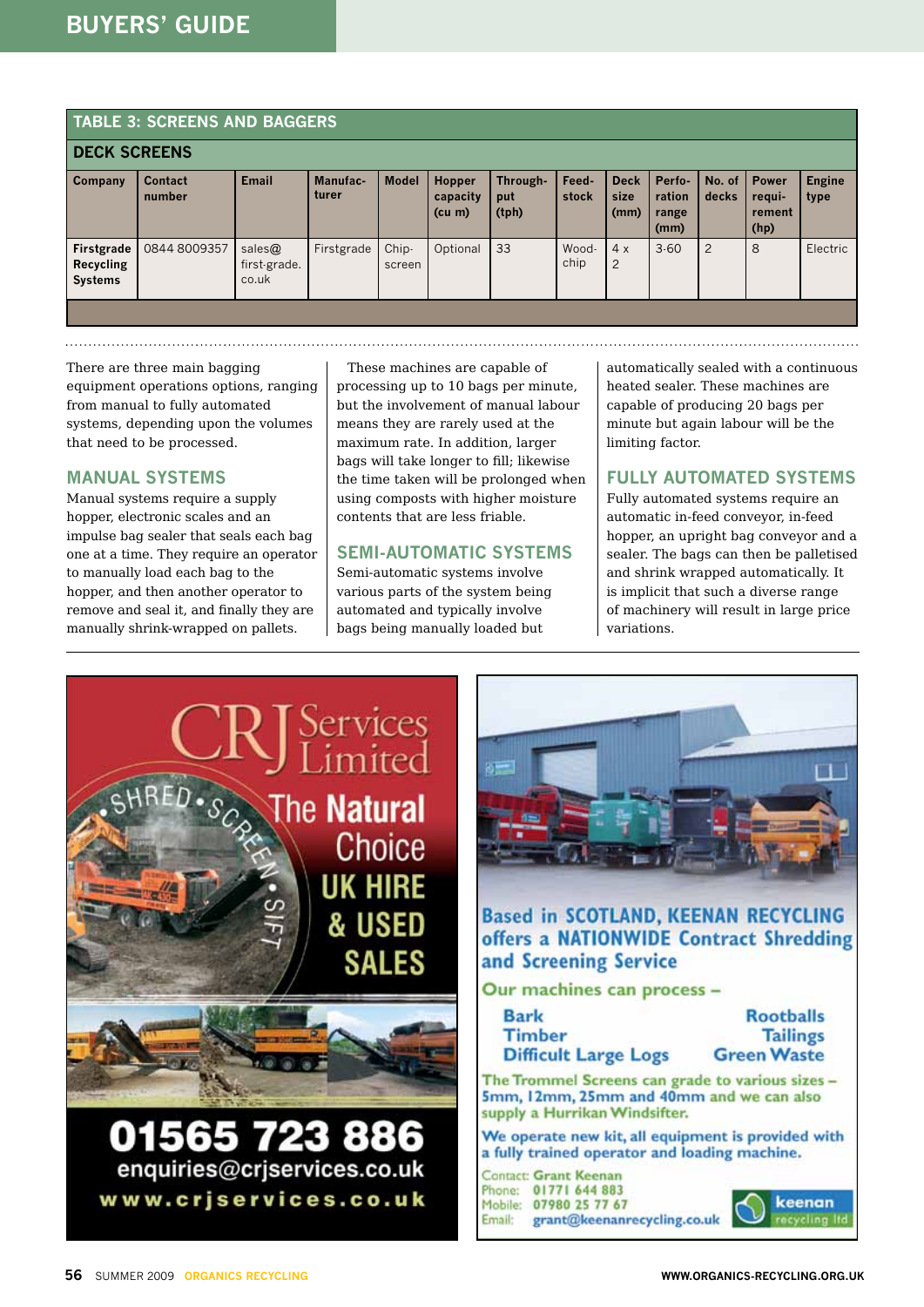| <b>DECK SCREENS</b><br><b>Mobile</b><br><b>Email</b><br>Model & type<br>Product<br>Contact<br>Manufac-<br><b>Number</b><br>Length<br>Company<br>of decks<br>number<br>turer<br>size<br>(M)<br>(m)<br><b>Fixed</b><br>(mm)<br>(F)<br>M<br>0845 217 8755<br>$2.4 \times 1.2$<br>$\overline{2}$<br>Various<br><b>Blue</b><br>sales@<br>Chieftain 400-Direct Feed-<br>Powerscreen<br>Wheel or Track<br>Group<br>$\overline{2}$<br>Various<br>M<br>bluegroup.co.uk<br>Chieftain 600-Wheel or Track<br>$2.4 \times 1.2$<br>$\overline{2}$<br>M<br>Various<br>Chieftain 1400-Wheel or Track<br>$3.3 \times 1.5$<br>M<br>2 or 3<br>Various<br>Chieftain 1700-Wheel or Track<br>$4.8 \times 1.5$<br>$2$ or $3$<br>Various<br>M<br>Chieftain 2100X-Track or RIB<br>$6.1 \times 1.5$<br>$\overline{2}$<br>Various<br>M<br>Chieftain 2100X Bivitec-<br>M<br>$5.8 \times 1.5$<br>3<br>Various<br>Track or RIB<br>$6.1 \times 1.8$<br>Various<br>2<br>M<br>Chieftain 2400-Direct Feed-<br>Track or RIB<br>$3.6 \times 1.5$<br>$\overline{2}$<br>Various<br>M<br>Warrior 1400-Track<br>M<br>$4.8 \times 1.5$<br>3<br>Various<br>Warrior 1800-Track<br>$4.9 \times 1.6$<br>3<br>Various<br>M<br>H5163 & H5163R-Track or RIB<br>$6.1 \times 1.9$<br>2 or 3<br>M<br>Various<br>H6203 & H6203R-Track or RIB<br>$3.6 \times 1.5$<br>$\overline{2}$<br>Various<br>M<br>Commander 1400-Wheel<br>$2.4 \times 1.2$<br>2<br>Various<br>M<br>MarkII-Wheel<br>$3.1 \times 2.1$<br>Various<br>M<br>$1$ or $2$<br>Powertrack 800-Track<br>$3.1 \times 2.1$<br>Powertrack 1400-Track | <b>TABLE 4: SCREENS AND BAGGERS</b> |  |  |  |  |  |  |  |  |  |
|--------------------------------------------------------------------------------------------------------------------------------------------------------------------------------------------------------------------------------------------------------------------------------------------------------------------------------------------------------------------------------------------------------------------------------------------------------------------------------------------------------------------------------------------------------------------------------------------------------------------------------------------------------------------------------------------------------------------------------------------------------------------------------------------------------------------------------------------------------------------------------------------------------------------------------------------------------------------------------------------------------------------------------------------------------------------------------------------------------------------------------------------------------------------------------------------------------------------------------------------------------------------------------------------------------------------------------------------------------------------------------------------------------------------------------------------------------------------------------------------------------------------------------------------------------|-------------------------------------|--|--|--|--|--|--|--|--|--|
|                                                                                                                                                                                                                                                                                                                                                                                                                                                                                                                                                                                                                                                                                                                                                                                                                                                                                                                                                                                                                                                                                                                                                                                                                                                                                                                                                                                                                                                                                                                                                        |                                     |  |  |  |  |  |  |  |  |  |
|                                                                                                                                                                                                                                                                                                                                                                                                                                                                                                                                                                                                                                                                                                                                                                                                                                                                                                                                                                                                                                                                                                                                                                                                                                                                                                                                                                                                                                                                                                                                                        |                                     |  |  |  |  |  |  |  |  |  |
|                                                                                                                                                                                                                                                                                                                                                                                                                                                                                                                                                                                                                                                                                                                                                                                                                                                                                                                                                                                                                                                                                                                                                                                                                                                                                                                                                                                                                                                                                                                                                        |                                     |  |  |  |  |  |  |  |  |  |

## **LEADING SHREDDING AND SCREENING CONTRACTORS**



**Green** Vvaste

· Jenz AZ660-600 Shredder complete with magnet, shredding upto 100 tons per hr

#### Screeners:

- Doppstadt 518 Screeners complete with magnet
	- · Metal, Plastic & Stone removal
	- · Screen Size 10, 20 & 40mm
	- Available for hire

All our machinery is operated by trained staff and delivered to your site on our own transport to minimise haulage costs.

For more information contact Martin Gill: Morton Farm, Old Gloucester Road, The Knapp, Thornbury, Bristol BS35 4HL t: 01454 411488 f: 01454 411488 m: 07831 535 140 email: martin@greenwaste.co.uk www.greenwaste.co.uk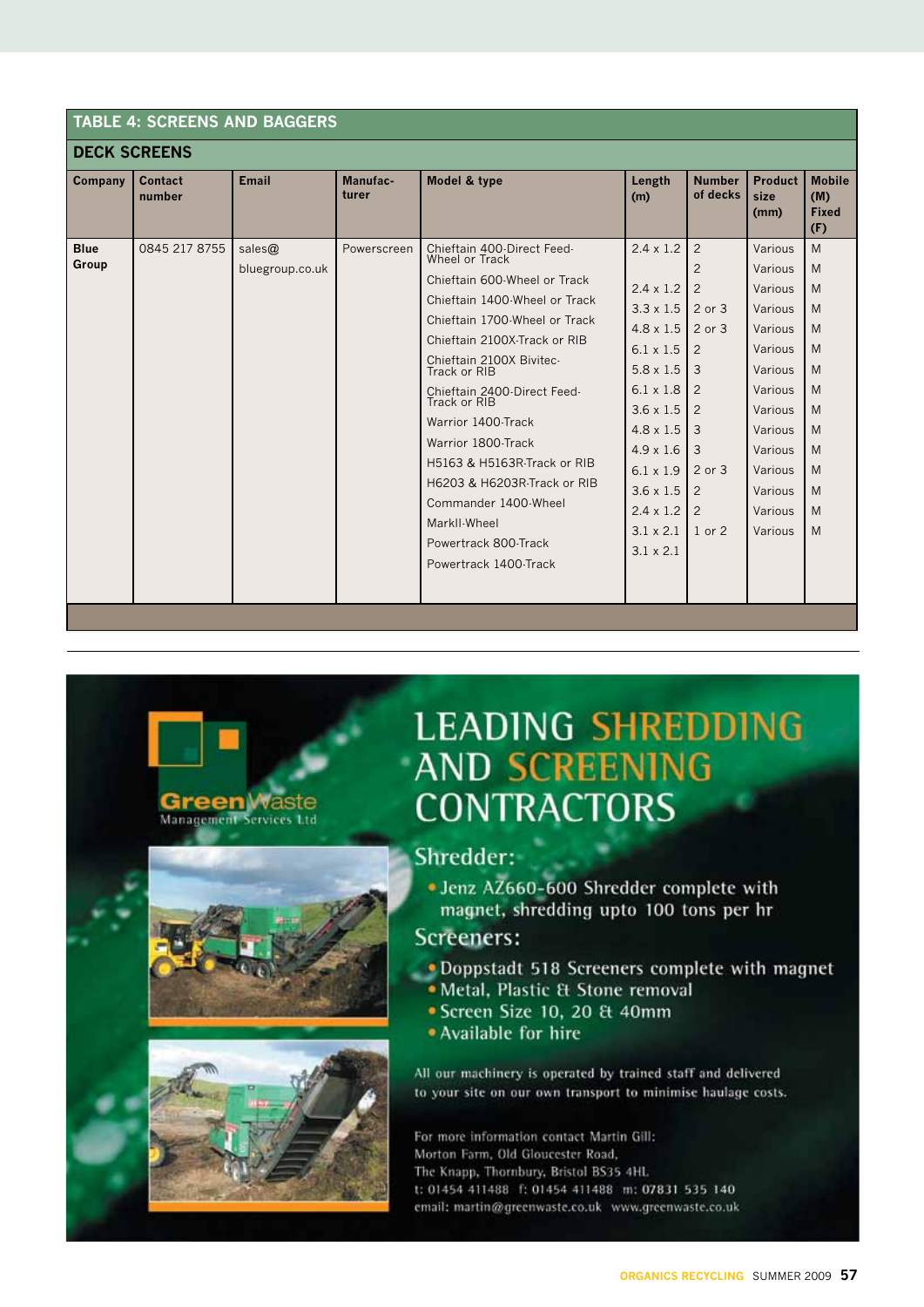### **buyers' guide**

**Table 5: screens and baggers**

|                                           | IADLE 3. SUREENS AND BAGGERS |                         |                                                                                                                                |                   |                     |                                      |  |  |
|-------------------------------------------|------------------------------|-------------------------|--------------------------------------------------------------------------------------------------------------------------------|-------------------|---------------------|--------------------------------------|--|--|
| <b>BAGGERS</b>                            |                              |                         |                                                                                                                                |                   |                     |                                      |  |  |
| <b>Company</b>                            | Contact<br>number            | <b>Email</b>            | <b>Manufacturer</b>                                                                                                            | <b>Model</b>      | Hooper<br>mechanism | <b>Throughput</b><br>capacity (cu m) |  |  |
| Firstgrade<br>Recycling<br><b>Systems</b> | 0844 800 9357                | sales@first-grade.co.uk | Firstgrade                                                                                                                     | Volumetric Bagger | <b>Belt</b>         | $24 \text{ m}3/hr$                   |  |  |
| <b>White Moss</b><br>Horticulture         | 0151 547 2979                | paulw@whitemoss.co.uk   | Contract bagging service offered for bags from 5 to<br>75 litre bags. Bespoke bag design and marketing<br>proposals available. |                   |                     |                                      |  |  |
|                                           |                              |                         |                                                                                                                                |                   |                     |                                      |  |  |
|                                           |                              |                         |                                                                                                                                |                   |                     |                                      |  |  |

Brand new machines can range from approximately £25,000 for a manually operated machine to £100,000 for a fully automatic machine (which does not include the cost of palletising and wrapping).

Most compost producers will not produce enough compost to invest in the fully automatic bagging lines which operate daily at maximum production levels. They should look for a manual or semi-automatic bagging systems, which although they are labour intensive when operating, can

use the composting facility's existing labour force for parts of their time. In this way, labour costs may not be significantly increased.

It is possible to obtain a good quality second hand machine for approximately £10,000. However, it can be difficult to obtain second-hand heat sealers.

#### **Contract bagging**

Another option compost producers may consider is contract bagging. This is a highly specialised area carried out by few companies. It involves either transporting the compost to another site or setting the machinery up temporarily on site.

This is likely to be a small machine and therefore the costs will have to include manual labour, particularly if carried out at the compost production site. Scarcity of contract bagging companies results in widely varying costs, depending upon how far the equipment/compost needs to travel. Selling bagged products can be

a highly effective mechanism for





specialise in robust simple systems, which have high throughput, and require a minimum of maintenance. **Firstarade Recycling Systems Ltd** Bury St. Edmunds, Suffolk, IP30 OLN

Tel: 0844 800 9357 Mob: 07771 818462 www.first-grade.co.uk